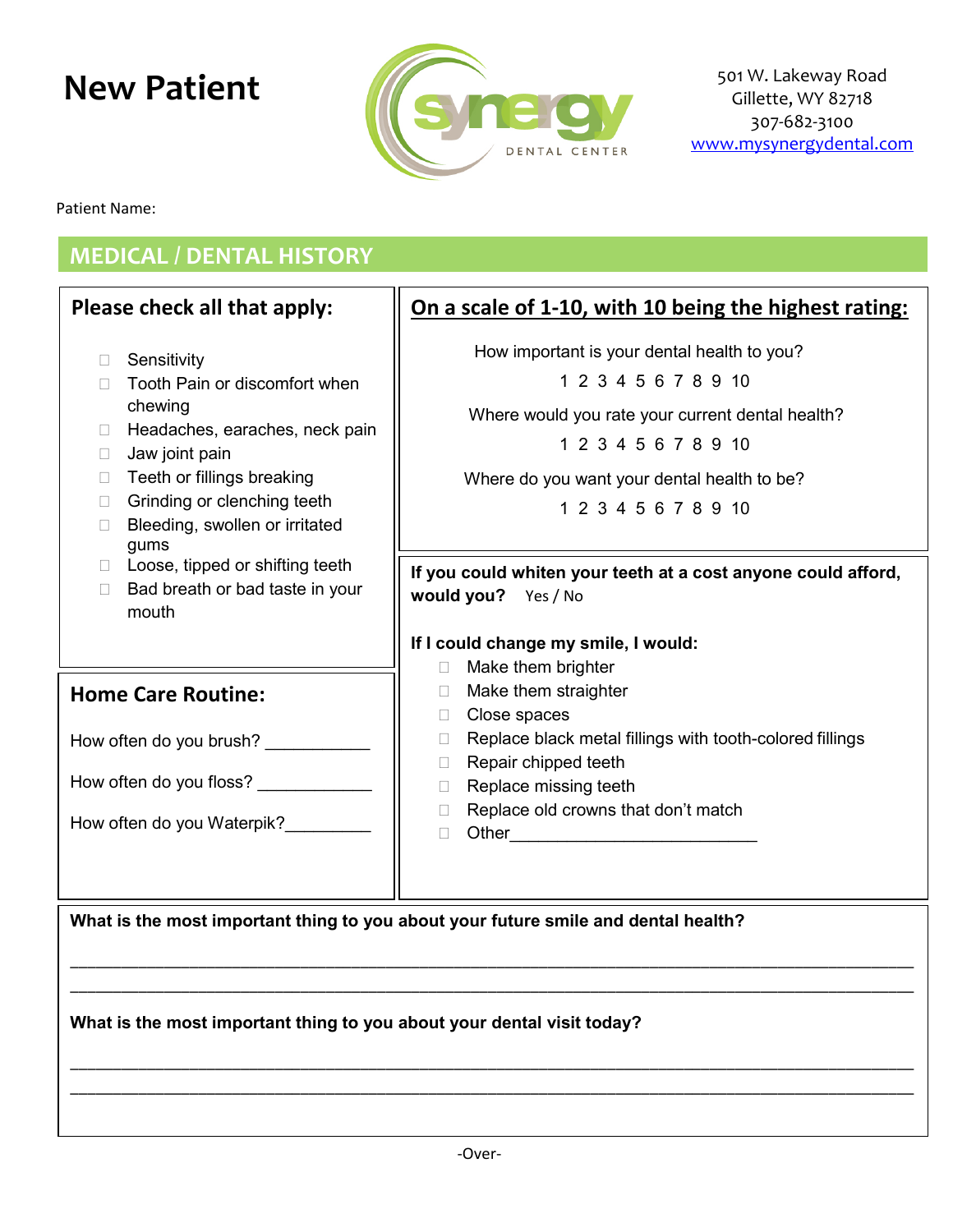# **MEDICAL / DENTAL HISTORY**

#### **Caries (tooth decay):**

| Do you consume sugary foods or beverages on a    |  |
|--------------------------------------------------|--|
| Do you consume any citrus flavored beverages?Y N |  |
|                                                  |  |
|                                                  |  |

#### **Periodontal Disease:**

| Have you been told you have gingivitis or gum   |  |
|-------------------------------------------------|--|
| Do your gums ever bleed when you brush or       |  |
| Do you have gum recession or exposed root       |  |
| Do you have any loose teeth, drifting teeth, or |  |

#### **Dependency/Addiction:**

| Are you currently in recovery or being                |   |
|-------------------------------------------------------|---|
|                                                       | N |
|                                                       | N |
|                                                       | N |
| Do you depend on any prescription or non-             |   |
| prescription drugs to sleep, wake or relieve pain?  Y | N |
| Do you consume caffeine in excess of three            |   |
|                                                       | N |
| Do you feel you are addicted to any sugar?  Y         | N |

#### **Allergies, Food Sensitivities, and Other Chronic Inflammatory Conditions:**

Are you aware of any chronic inflammatory conditions

such as irritable bowel syndrome, fibromyalgia, arthritis,

|  |  |  | chronic fatigue syndrome, insulin resistance, or periodontal/gum |  |
|--|--|--|------------------------------------------------------------------|--|
|  |  |  |                                                                  |  |

| ہ م ا |  |  |
|-------|--|--|
|       |  |  |

If so, please list

Are you aware of any allergies? ...................................Y N

If so, please list

## **Oral Cancer:**

| Do you smoke or chew tobacco? Y                       | N |
|-------------------------------------------------------|---|
| Do you have any persistent sore spots in your         |   |
| mouth or lumps/bumps in your head or neck? Y          | N |
| Do you feel as if you have a lump in your throat? Y N |   |
|                                                       |   |

#### **Pre Diabetes and Diabetes:**

| Have you ever been diagnosed with prediabetes                                            |          |
|------------------------------------------------------------------------------------------|----------|
|                                                                                          | N        |
| Do you take medications for diabetes,<br>hypertension or high cholesterol? Y             | <b>N</b> |
| Are you more than 10% above your ideal body<br>weight or have a waist circumference over |          |
|                                                                                          | N        |
| Do you have any biologic family members                                                  | N        |
|                                                                                          |          |
| Do your gums bleed when you brush or floss?  Y                                           | N        |

## **Food / Drink / Exercise:**

|                                                       | - N |
|-------------------------------------------------------|-----|
| Do you aspire to make changes to your diet? Y N       |     |
|                                                       |     |
| What sugary foods or drinks do you consume regularly? |     |

List any other beverages you consume on a regular basis:

Do you have exercise goals you hope to achieve?: